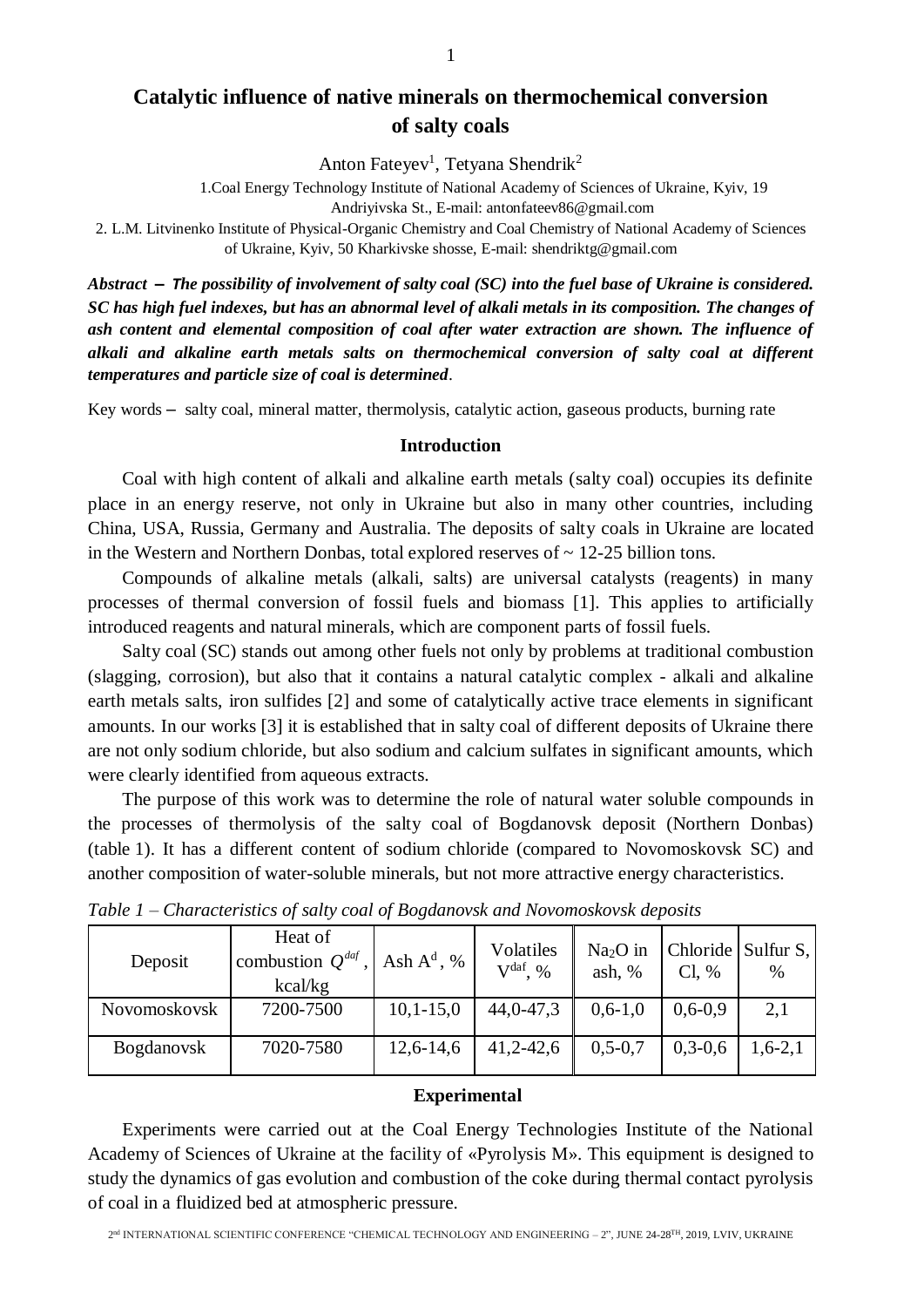Samples of salted and desalted coal are crushed and dispersed to three fractions of particle size of 0.2-0.63, 0.63-1 and 1-1.6 mm. Extraction of salts from coal was carried out according to the parameters optimized in previous studies [4]: time (5-10 minutes), temperature (20  $^{\circ}$ C) and the ratio of solid phase to liquid  $(T:P=1:3)$ . It should be noted that desalting resulted in some changes in the elemental composition (dry mass) of samples of salty coal (fig.1). As a result of desalting there was a decrease in the concentration of oxygen (a decrease in content by about 2- 3%), a less significant reduction of hydrogen (about 1%) and nitrogen (by  $\sim 0.5\%$ ). Loss of sulfur content did not exceed 0.25%, and ash content was reduced by 0.5-2%. At the same time, carbon content increased substantially from 74 to 80%. Losses of oxygen, nitrogen and hydrogen can be explained by extraction during water desalting, so-called fulvic acids - water-soluble organo-mineral compounds. The reduction of the total sulfur content may be due to the presence of sulfates in the water-soluble salts of minerals and their removal by aqueous extraction.



Fig.1. The content of macroelements in organic mass of coal depending on the time of desalination

The study of thermolysis was carried out at the temperatures of the fluidized layer of inert material (sand) at 550, 650, 750 and 850 ° C. As a result of the study, it was determined that the yield of gases  $(H_2, CO, CO_2)$  during combustion of salty coal is much more intense than that of combustion of desalted coal, as at the characteristic time (5 vs. 10-15 seconds) of the first stage of pyrolysis, and at the maximum yield of  $H_2$ , CO, CO<sub>2</sub> (Fig. 2). This is true for all particle size fractions studied.



Fig. 2. The yield of gaseous products  $H_2$ , CO, CO<sub>2</sub> depending on the time of thermolysis (coal weight 0.5 g, temperature 750 °C, particle size 0,63-1 mm)

Particularly clearly, the difference can be seen at lower temperatures where the emission zones of volatile and combustion of coke are identified. It can be to claime that water-soluble minerals of salty coal (sodium chloride, sodium and calcium sulfates) give the process of formation and conversion (combustion) of volatile substances a significant catalytic effect. The same effect was observed in manuscript [5]. Native water soluble minerals have strong influence on decarboxylation reactions too (Fig.2).